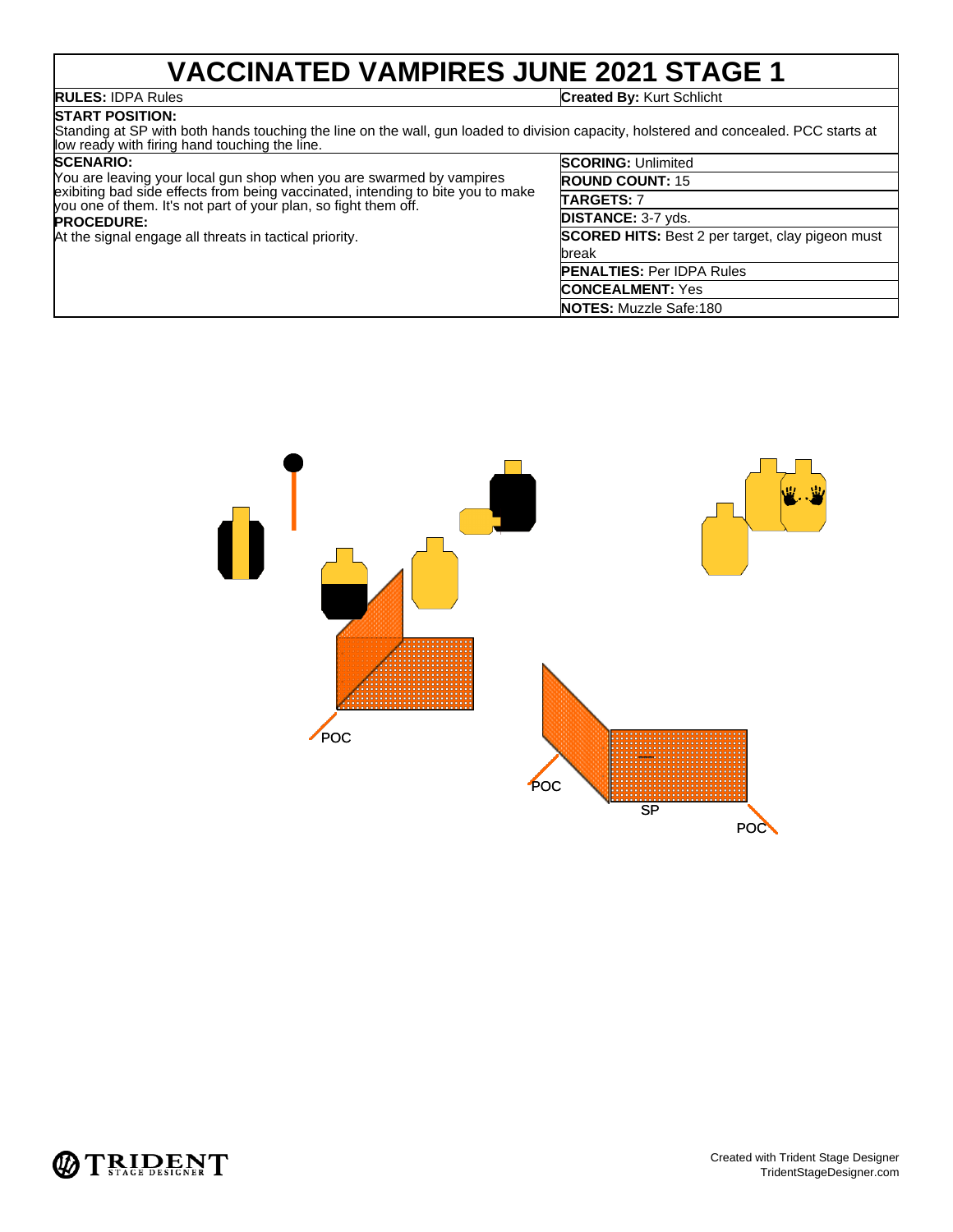# **CANT SEE THE FOREST FOR THE TREES JUNE 2021 STAGE 2**

**START POSITION:**

**RULES:** IDPA Rules **Created By:** Doug Wymer

Standing at SP with both toes touching the line, hands above your shoulders, gun loaded to division capacity, holstered, and concealed. PCC starts at low ready with firing hand above the shoulder

### **SCENARIO:** While walking the path less travelled, you stumble upon a group of thugs cooking **ROUND COUNT:** 14 meth in the woods. They start shooting from cover when they see you, and you are wounded. Discourage this reckless behavior. **PROCEDURE:** At the signal engage all threats in the open freestyle, engage remaining threats weak hand only in tactical priority. Both hands may be used to reload. **SCORING:** Unlimited **TARGETS:** 7 **DISTANCE:** 3-7 yds. **SCORED HITS:** Best 2 per target **PENALTIES:** Per IDPA Rules **CONCEALMENT:** Yes **NOTES:** Muzzle Safe:180



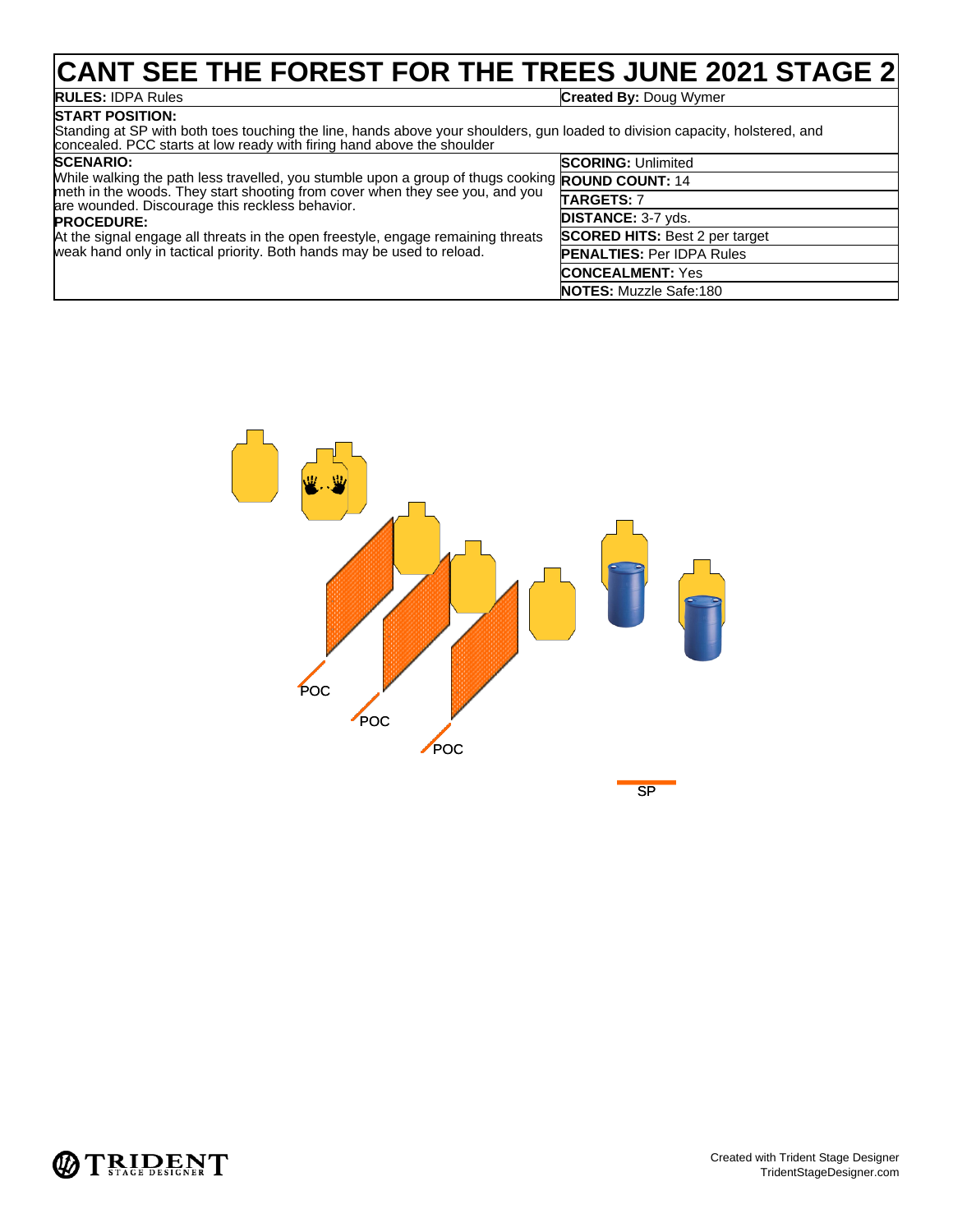# **SNEAKY JUNE 2021 STAGE 3**

**RULES:** IDPA Rules **Created By:** Kurt Schlicht

### **START POSITION:**

Standing at SP with both toes touching the line, hands relaxed at sides, gun loaded to division capacity, holstered and concealed. PCC starts at low ready. **SCORING:** Unlimited

|  |  | <b>SCENARIO:</b> |  |  |
|--|--|------------------|--|--|
|  |  |                  |  |  |

| uuliiniiu.                                                                                              | <b>DUUNING.</b> UIIIIIIIIIIIII                        |  |
|---------------------------------------------------------------------------------------------------------|-------------------------------------------------------|--|
| When suddenly confronted, you take action, don't forget the sneaky one.                                 | <b>ROUND COUNT: 13</b>                                |  |
| <b>PROCEDURE:</b>                                                                                       | <b>TARGETS: 6</b>                                     |  |
| At the signal engage T1 with 3 rounds from retention, engage remaining threats<br>in tactical priority. | <b>DISTANCE: 1 -10 yds</b>                            |  |
|                                                                                                         | <b>SCORED HITS:</b> Best 3 on T1, best 2 on remaining |  |
|                                                                                                         | targets                                               |  |
|                                                                                                         | <b>PENALTIES: Per IDPA Rules</b>                      |  |
|                                                                                                         | <b>CONCEALMENT: Yes</b>                               |  |
|                                                                                                         | <b>NOTES:</b> Muzzle Safe:180                         |  |



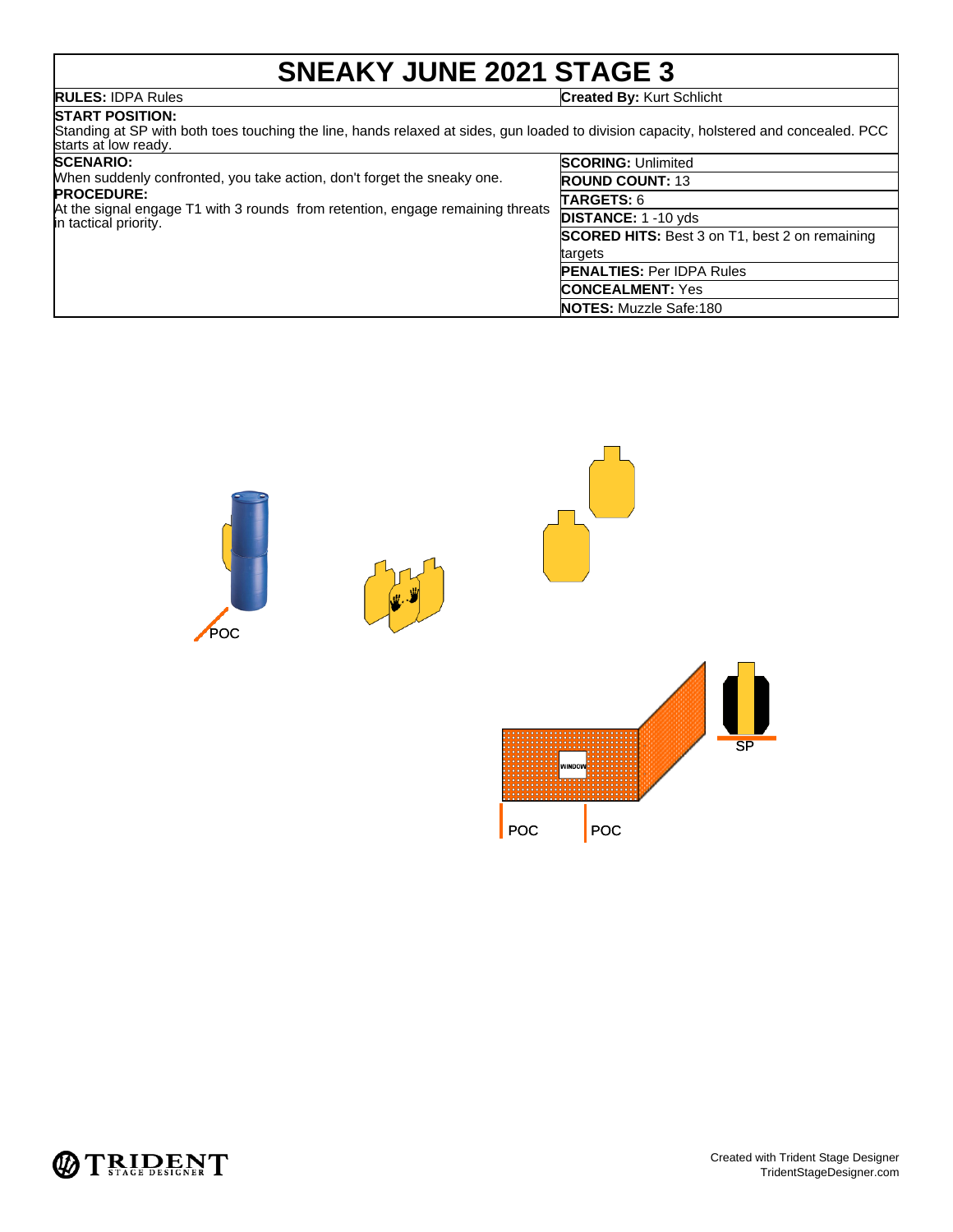# **ILLITERATE SAVAGES JUNE 2021 STAGE 4**

**RULES:** IDPA Rules **Created By:** Doug Wymer

### **START POSITION:**

Sitting at the table, hands flat on the table top, gun loaded to division capacity, holstered and concealed. PCC starts with rifle laying on the table, and both hands on knees.

| <b>SCENARIO:</b>                                                                                                                                   | <b>SCORING: Unlimited</b>             |
|----------------------------------------------------------------------------------------------------------------------------------------------------|---------------------------------------|
| You are at your local book store reading the latest issue of Flower Arranging For                                                                  | <b>ROUND COUNT: 16</b>                |
| Dummies, when armed thugs with no respect for the written word invade the<br>store, take hostages, and start burning books. Educate them properly. | <b>TARGETS: 8</b>                     |
| <b>PROCEDURE:</b><br>At the signal engage T1 & T2 while remaining seated, engage all remaining<br>threats in tactical priority.                    | <b>DISTANCE: 3-7 yds.</b>             |
|                                                                                                                                                    | <b>SCORED HITS: Best 2 per target</b> |
|                                                                                                                                                    | <b>PENALTIES: Per IDPA Rules</b>      |
|                                                                                                                                                    | <b>CONCEALMENT: Yes</b>               |
|                                                                                                                                                    | <b>NOTES:</b> Muzzle Safe:180         |



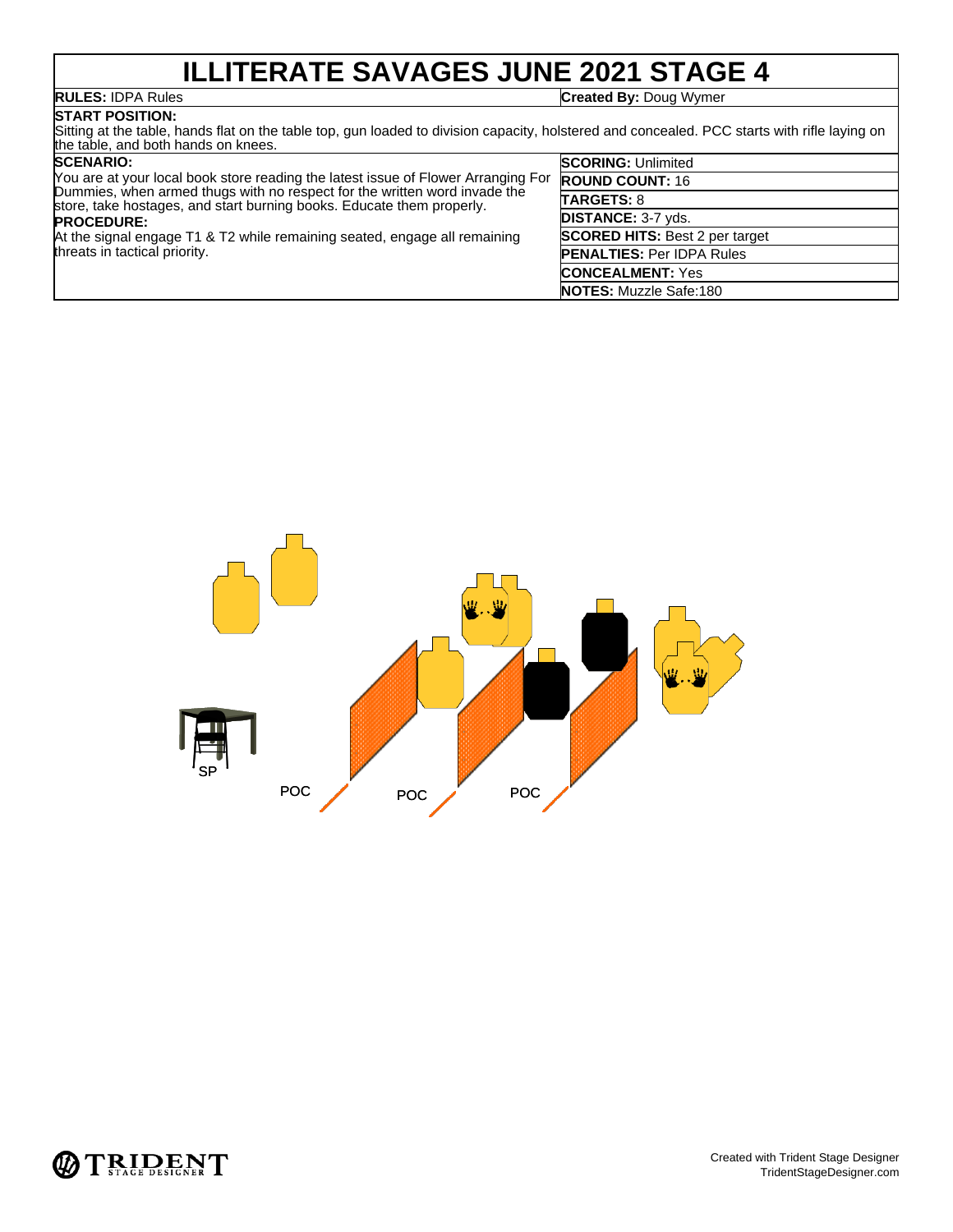# **JUST SHOOTEM JUNE 2021 STAGE 5**

**RULES:** IDPA Rules **Created By:** Kurt Schlicht

**START POSITION:** Standing at SP (center of the wall) with hands relaxed at sides, gun loaded to division capacity, holstered, and concealed. PCC starts at low ready.

### **SCENARIO:**

You are confronted on both sides, and on your way out. Take action. **PROCEDURE:** At the signal engage all threats in tactical priority.

| <b>SCORING: Unlimited</b>             |
|---------------------------------------|
| <b>ROUND COUNT: 14</b>                |
| <b>TARGETS: 7</b>                     |
| <b>DISTANCE:</b> 1 - 5 yds            |
| <b>SCORED HITS: Best 2 per target</b> |
| <b>PENALTIES: Per IDPA Rules</b>      |
| <b>CONCEALMENT: Yes</b>               |
| <b>NOTES:</b> Muzzle Safe:180         |





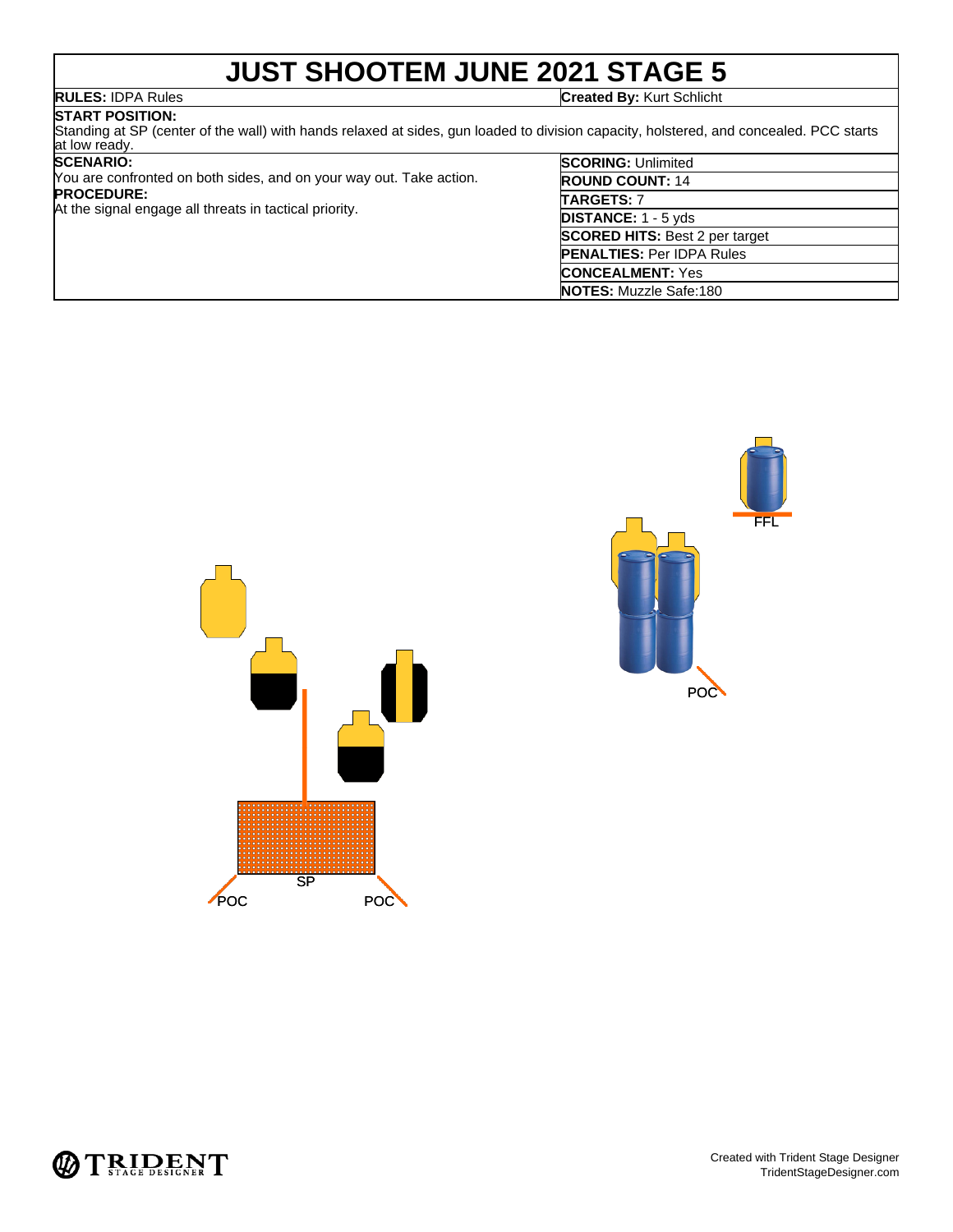# **CAFE CONFRONTATION JUNE 2021 STAGE 6**

## **START POSITION:**

**RULES:** IDPA Rules **Created By:** Kurt Schlicht

Seated at the table with both hands on knees, gun anywhere on the table, loaded to division capacity, all other loading devices are stowed on your person. PCC starts with rifle on the table.

| <b>SCENARIO:</b>                                                                                     | <b>SCORING: Unlimited</b>                               |  |
|------------------------------------------------------------------------------------------------------|---------------------------------------------------------|--|
| You are enjoying a peaceful lunch when activist terrorists take it too far. Stop the ROUND COUNT: 12 |                                                         |  |
| threat.<br><b>PROCEDURE:</b>                                                                         | <b>TARGETS: 5</b>                                       |  |
| At the signal engage all threats in tactical priority. Steel may not be engaged past<br>the FFL.     | <b>DISTANCE:</b> $5 - 15yds$                            |  |
|                                                                                                      | <b>SCORED HITS:</b> Best 2 per paper target. Steel must |  |
|                                                                                                      | fall.                                                   |  |
|                                                                                                      | <b>PENALTIES: Per IDPA Rules</b>                        |  |
|                                                                                                      | <b>CONCEALMENT: No</b>                                  |  |
|                                                                                                      | <b>NOTES:</b> Muzzle Safe:180                           |  |



| <b>FFL</b> |
|------------|
|            |